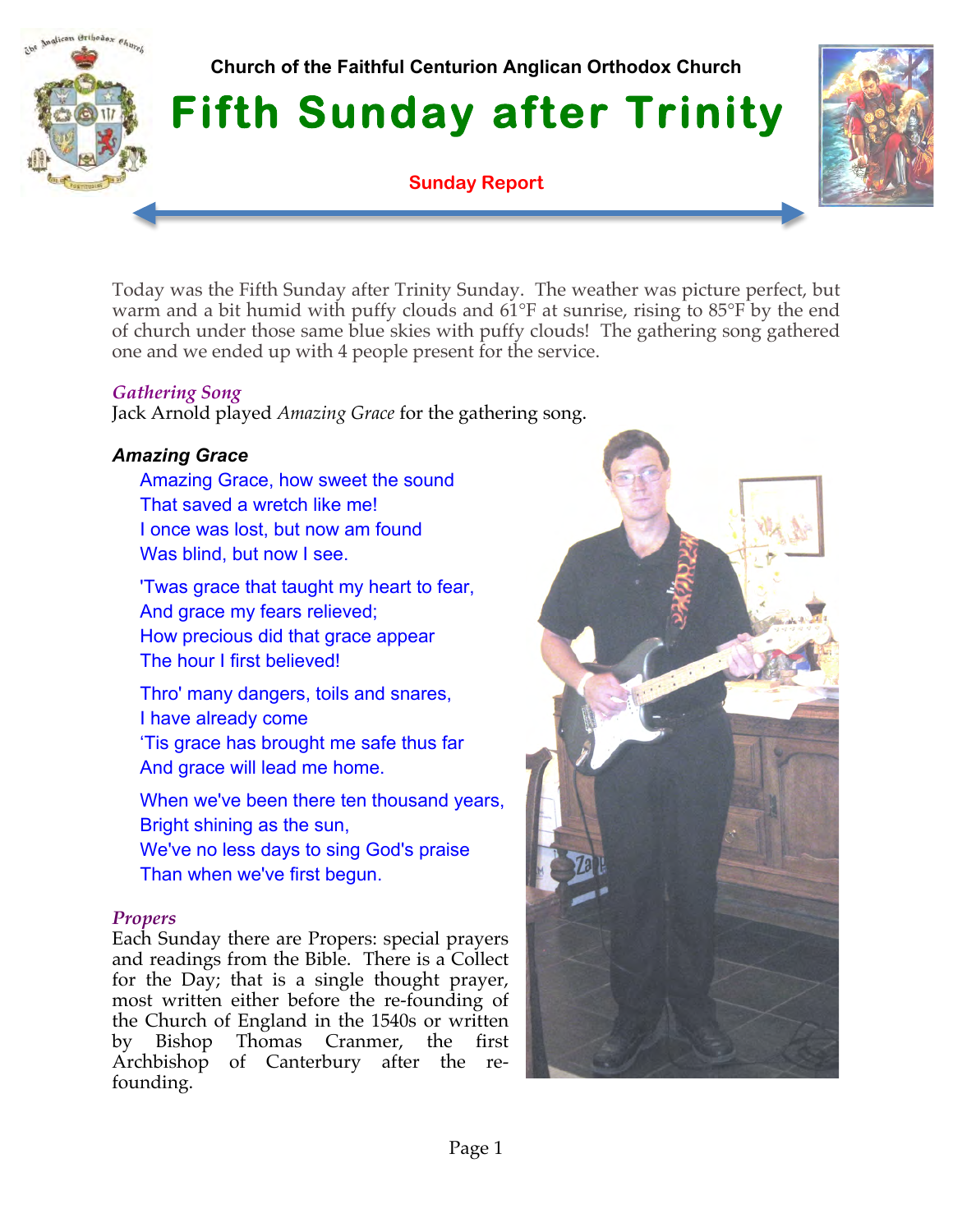The Collect for the Day is to be read on Sunday and during Morning and Evening Prayer until the next Sunday. If you have a hard time remembering, "Do I read the Collect from last Sunday or next Sunday during the week?" Remember Sunday is the first day of the week. There are also two Bible readings, the Epistle and the Gospel. While they are "lessons", they are not the First Lesson and the Second Lesson, they are the Epistle and the Gospel. The Epistle is normally a reading from one of the various Epistles, or letters, in the New Testament. The Gospel is a reading from one of the Holy Gospels, Matthew, Mark, Luke and John. The Collect is said by the minister as a prayer, the Epistle can be read by either a designated reader (as we do in our church) or by one of the ministers and the Holy Gospel, which during the service in our church is read by an ordained minister.

The propers are the same each year, except if a Red Letter Feast, that is one with propers in the prayerbook, falls on a Sunday, then those propers are to be read instead, except in a White Season, where it is put off. Red Letter Feasts, so called because in the Altar Prayerbooks the titles are in red, are special days. Most of the Red Letter Feasts are dedicated to early saints instrumental in the development of the church, others to special events. Some days are particularly special and the Collect for that day is to be used for an octave (eight days) or an entire season, like Advent or Lent.

The Propers for today are found on Page 195-196, with the Collect first:

# The Fifth Sunday after Trinity.

# *The Collect.*

**RANT**, O Lord, we beseech thee, that the course of this world may be so peaceably GRANT, O Lord, we beseech thee, that the course of this world may be so peaceably ordered by thy governance, that thy Church may joyfully serve thee in all godly quietness; through Jesus Christ our Lord. *Amen*.

Ryan Hopkins read the Epistle, which came from the Third Chapter of the First Epistle

of Saint Peter beginning at the Eighth Verse. Peter tells to be of one mind, have compassion and pity for each other, to be courteous, to give good to all our brethren, to return good for evil, to seek peace, to do good, not just talk good. Peter tells us to not only talk the talk, but walk the walk. To put ourselves in others' places, understand when they fall short and make good things happen.

**E** ye all of one mind, having compassion one of another, love as brethren, be pitiful, be courteous: not rendering evil for evil, or railing for railing: E ye all of one mind, having compassion one of another, love as brethren, be pitiful, be courteous:<br>
but contrariwise blessing; knowing that ye are thereunto called, that ye should inherit a blessing. For he that will love life, and see good days, let him refrain his tongue from evil, and his lips that they speak no guile: let him eschew evil, and do good; let him seek



peace, and ensue it. For the eyes of the Lord are over the righteous, and his ears are open unto their prayers: but the face of the Lord is against them that do evil. And who is he that will harm you, if ye be followers of that which is good? But and if ye suffer for righteousness' sake, happy are ye: and be not afraid of their terror, neither be troubled; but sanctify the Lord God in your hearts.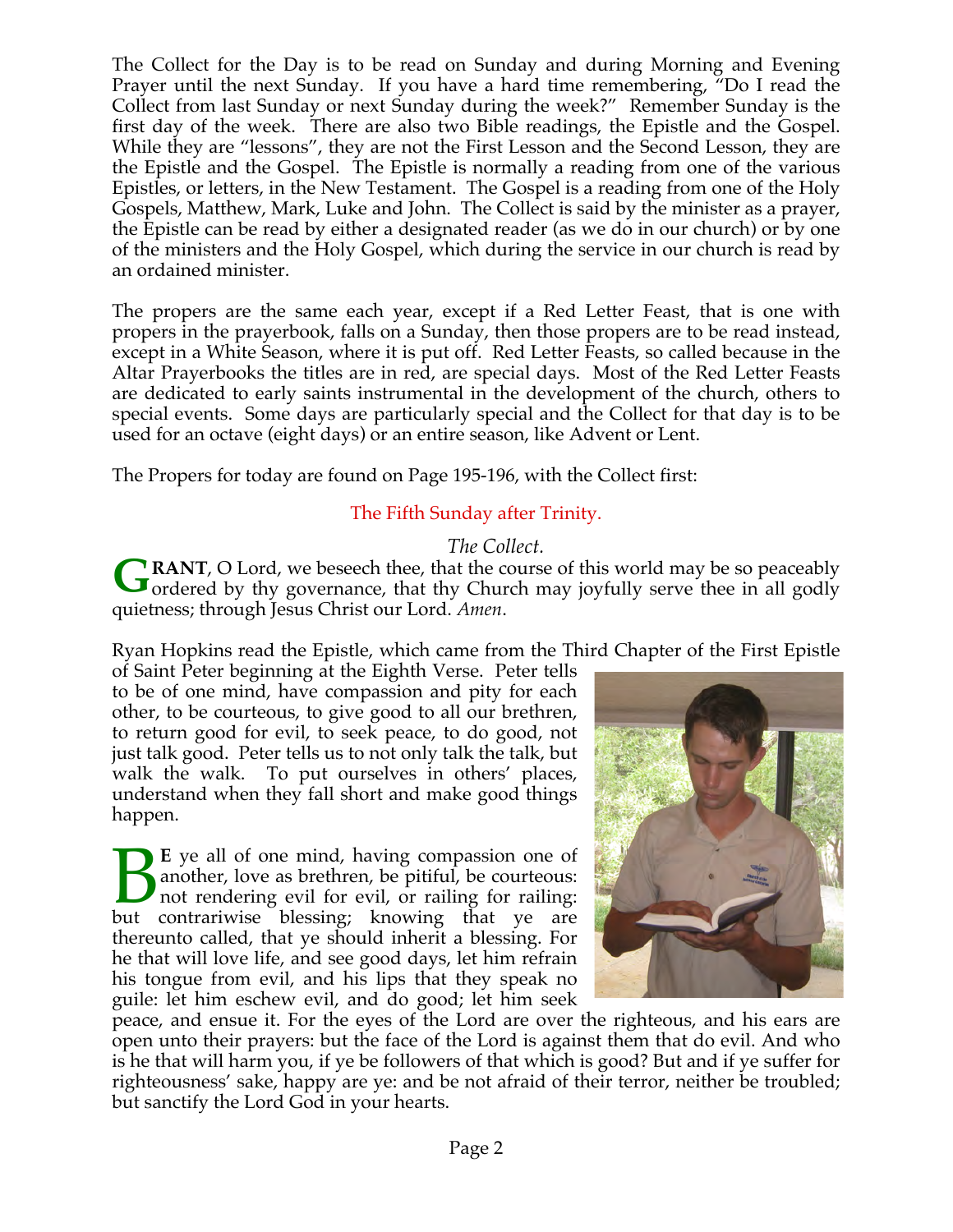Deacon Striker Jack Arnold read today's Gospel started in the Fifth Chapter of the



Gospel according to Saint Luke beginning at the First Verse. This is one of the classic stories of Jesus in the Bible. Jesus had gone down to Lake Gennesaret to pray and then speak to the people. As they pressed in on him, he asked Simon Peter to use his boat as a speaking platform. Speaking from a small boat near the beach is almost like speaking in an amphitheatre. When he finished talking to the people, he told Simon Peter to go out and set his nets. Simon pointed out they had fished all night with no result, but at His word, he would set his net. The net gathered an incredible catch that Simon Peter and his friends could not board. At that point, it was clear to Simon Peter he was in the presence of one far greater than himself. He fell to his knees, saying, "Depart from me; for I am a sinful man, O Lord." Then Jesus

said, "Fear not; from henceforth thou shalt catch men." From then on Simon Peter followed Jesus.

Do not misunderstand, every day Jesus speaks to you telling you what to do. It is your choice, you can listen like Simon Peter, or you can ignore Jesus. He has the pony for the lottery. He wants to give it to you, all you have to do is accept. While He is a bit more subtle than a Drill Instructor, the question is the same, "Can you hear me?"

There are none so deaf as those who will not hear.

T came to pass, that, as the people pressed upon him to hear the word of God, he stood by the lake of Gennesaret, and saw two ships standing by the lake: but the fishermen were gone out of them, and were washing their nets. And he entered into one of the ships, which was Simon's, and prayed him that he would thrust out a little from the land. And he sat down, and taught the people out of the ship. Now when he had left speaking, he said unto Simon, Launch out into the deep, and let down your nets for a draught. And Simon answering said unto him, Master, we have toiled all the night, and have taken nothing: never-theless at thy word I will let down the net. And when they had this done, they inclosed a great multitude of fishes: and their net brake. And they beckoned unto their partners, which were in the other ship, that they should come and help them. And they came, and filled both the ships, so that they began to sink. When Simon Peter saw it, he fell down at Jesus' knees, saying, Depart from me; for I am a sinful man, O Lord. For he was astonished, and all that were with him, at the draught of the fishes which they had taken: and so was also James, and John, the sons of Zebedee, which were partners with Simon. And Jesus said unto Simon, Fear not; from henceforth thou shalt catch men. And when they had brought their ships to land, they forsook all, and followed him.  $\prod_{\text{one}}$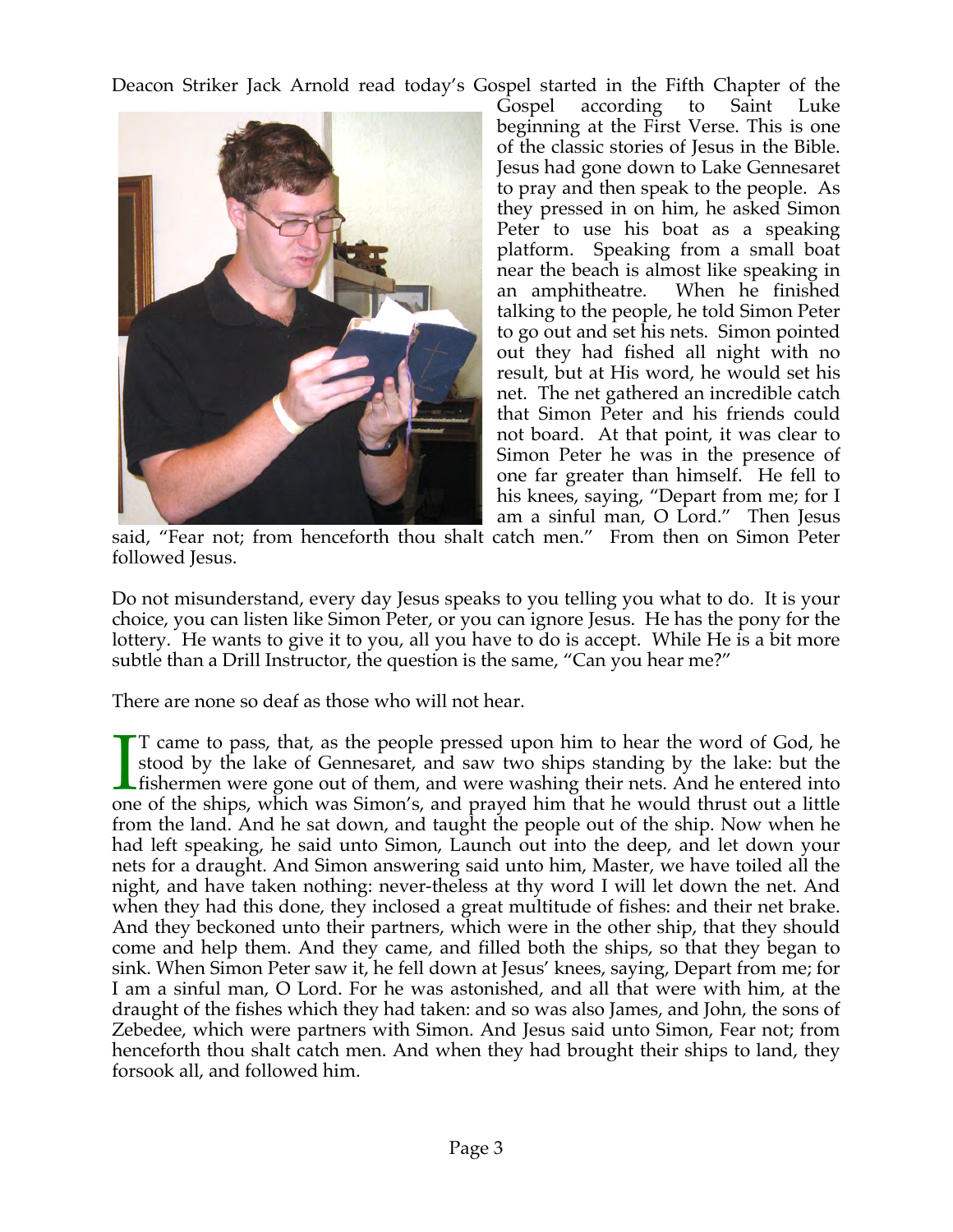### *Sermon – Time and Action*

Today's sermon discussed the Epistle, because Bishop Jerry did such an incredible job on the Gospel that was left for him.

God asks us to treat others as He treats us, not as they treat us. That can be so hard. Someone cuts you off in traffic; it is so easy to make a rude gesture and push back at them. Yet, if you will accept they are doing the best they can with what God gave them and treat them courteously, it may rub off on them or it may not. Likely, it will at least smooth traffic flow and keep your blood pressure down. We all make mistakes, we need to not just be understanding of our own, but those of others. Be kind to all, without being a doormat to any. Insist on respectful treatment both from and to all. If you to, it shall be returned to you in kind in the end.

# *Gospel – Bishop Jerry Ogles* **Devotion for 24 July 2011 (5th Sunday after Trinity) Anno Domini**

**"** *1 And it came to pass, that, as the people pressed upon him to hear the word of God,* 



*he stood by the lake of Gennesaret, 2 And saw two ships standing by the lake: but the fishermen were gone out of them, and were washing their nets. 3 And he entered into one of the ships, which was Simon's, and prayed him that he would thrust out a little from the land. And he sat down, and taught the people out of the ship. 4 Now when he had left speaking, he said unto Simon, Launch out into the deep, and let down your nets for a draught. 5 And Simon answering said unto him, Master, we have toiled all the night, and have taken nothing: nevertheless at thy word I will let down the net. 6 And when they had this done, they inclosed a great multitude of fishes: and their net brake. 7 And they beckoned unto their partners, which were in the other ship, that they should come* 

*and help them. And they came, and filled both the ships, so that they began to sink. 8 When Simon Peter saw it, he fell down at Jesus' knees, saying, Depart from me; for I am a sinful man, O Lord. 9 For he was astonished, and all that were with him, at the draught of the fishes which they had taken: 10 And so was also James, and John, the sons of Zebedee, which were partners with Simon. And Jesus said unto Simon, Fear not; from henceforth thou shalt catch men. 11 And when they had brought their ships to land, they forsook all, and followed him."* (**Luke 5:1-11**)

Jesus stands by the lake of Gennesaret and is urged by the people to speak to them the Word of God. Every Word that Jesus spoke was the Word of God for Christ is God also.

*And it came to pass, that, as the people pressed upon him to hear the word of God, he stood by the lake of Gennesaret*

Why would so many people follow every move of Christ and seek to hear Him?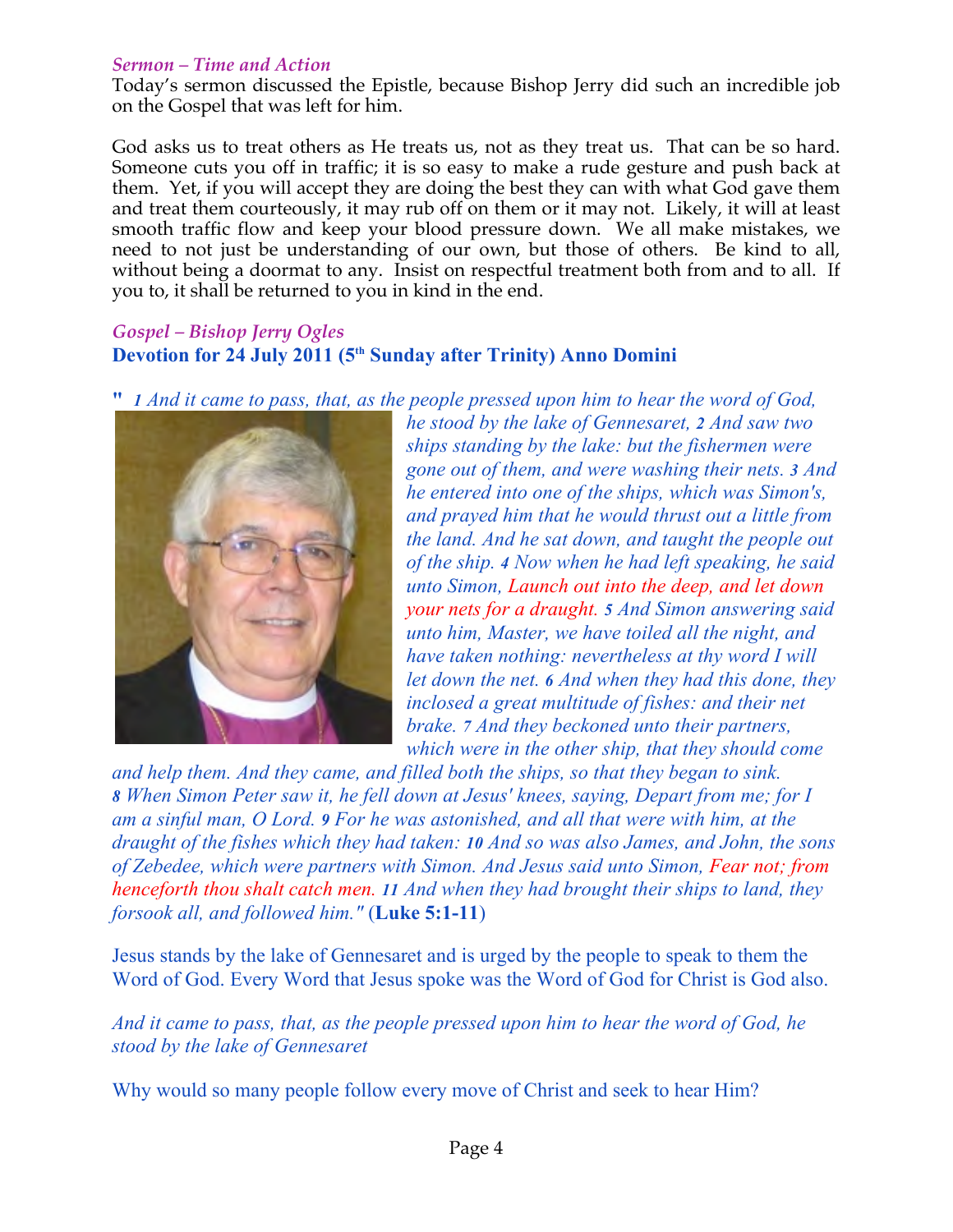1) Christ did not differentiate between Prince and Pauper. He treated all men alike with respect and dignity as human beings only.

2) Though Christ, was sinless, He was kind to all sinners except the hypocrites (Pharisees and Sadduccees).

3) He cared most for those who were oppressed and poor.

4) He recognized the needs of men and women.

5) Jesus taught the pure Word and not the diffused and diluted Word taught in many churches of our day.

*And saw two ships standing by the lake: but the fishermen were gone out of them, and were washing their nets. 3 And he entered into one of the ships, which was Simon's, and prayed him that he would thrust out a little from the land. And he sat down, and taught the people out of the ship.*

These two ships had finished the day's work. The fisherman were washing their nets which suggests that they had caught no bounty of fish else they would have first taken the fish to the market before they spoiled.

Christ decides to make a separation of Himself from the people during His preaching. This is a concern to every minister. We, too, must separate ourselves, not only from the world when we preach, but even from our own selfish desires. So Jesus makes a distance from the people to better assess them and conduct His teaching. The boat He commandeers to accomplish this belongs to Simon Peter.

*And he sat down, and taught the people out of the ship.*

Jesus was the Teacher. The people were the students. Jesus sat down to teach because He taught with Authority. The people, as students, stood to receive the Word eagerly.

He spoke from the waters to the land. Just as the refreshing showers of blessing are drawn up from the sea into the air masses and move landward, so were the Words of Truth dispensed from the very Water of Life.

*Now when he had left speaking, he said unto Simon, Launch out into the deep, and let down your nets for a draught.*

Christ was never guilty of any lapse in courtesy or failure to reciprocate a favor. He had used Simon's ship, now He will recompense Simon therefor.

*And Simon answering said unto him, Master, we have toiled all the night, and have taken nothing: nevertheless at thy word I will let down the net.*

Again, proof that all the labors of the day had failed to get any fish. The sea may not give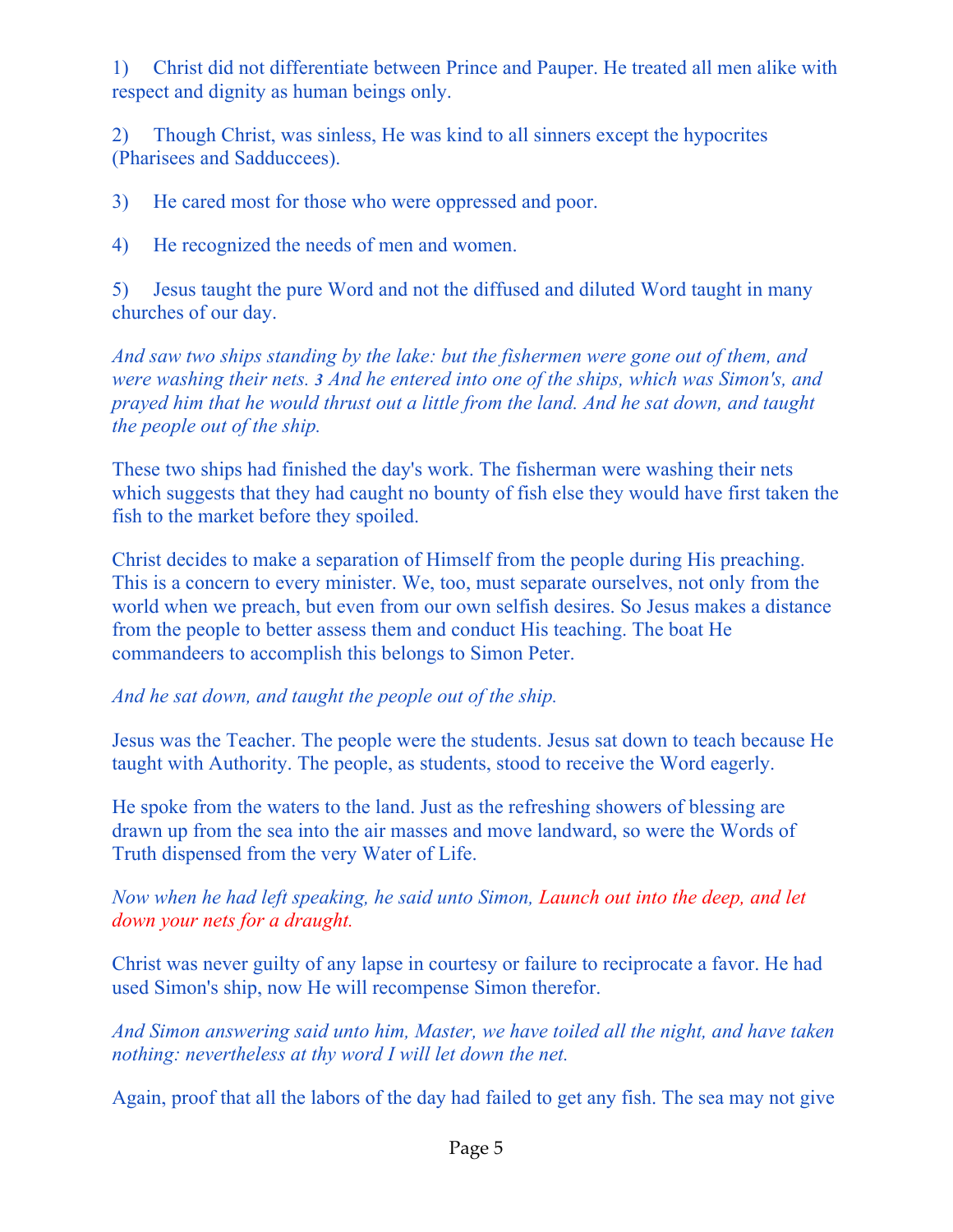up its bounty to man, but it certainly will give up its bounty to its Maker. In fact, the day will come when all the dead even who have perished in the sea will come up out of the sea and even from Hell itself! (Rev 20:13 - *And the sea gave up the dead which were in it; and death and hell delivered up the dead which were in them: and they were judged every man according to their works.*

The Creator of all Creation exercises power over it.

Though Simon doubts of the result, he will nevertheless let down the net at the command of Christ. To Simon, this is a waste of time. That which makes no sense to man makes an abundance of sense to God.

*And when they had this done, they inclosed a great multitude of fishes: and their net brake. 7 And they beckoned unto their partners, which were in the other ship, that they should come and help them. And they came, and filled both the ships, so that they began to sink.*

Please note that this was no ordinary fishing expedition. These fishermen had never caught so many fish as to sink their boats. Look at how profusely Christ repays those who are gracious and who obey His Word even when they doubt the result somewhat. We, too, must obey the Word of God even if we cannot imagine any benefit to ourselves.

*When Simon Peter saw it, he fell down at Jesus' knees, saying, Depart from me; for I am a sinful man, O Lord. 9 For he was astonished, and all that were with him, at the draught of the fishes which they had taken:*

*We are not worthy to be in God's presence; however, He has allowed us to come to Him. Our being in the presence of God requires reverence, unlike the screaming and shouting we observe in many churches. God is greatly to be feared in the assembly of the saints, and to be had in reverence of all them that are about him.* Psalms 89:7

*Wherefore we receiving a kingdom which cannot be moved, let us have grace, whereby we may serve God acceptably with reverence and godly fear: 29 For our God is a consuming fire.* Heb 12:28-29

The miraculous catch of fish was adequate proof to Simon of who Christ was coupled with all else he had witnessed. He knew himself to be unworthy of Christ. Do we so recognize that we are not worthy either – that it is simply by God's grace that we are made worthy.

So were the other two called apostles: *And so was also James, and John, the sons of Zebedee, which were partners with Simon.*

If they believed catching such a tremendous number of fish was exceptional, Christ will further make them fishers of men so that their nets will be overloaded - *And Jesus said unto Simon, Fear not; from henceforth thou shalt catch men.*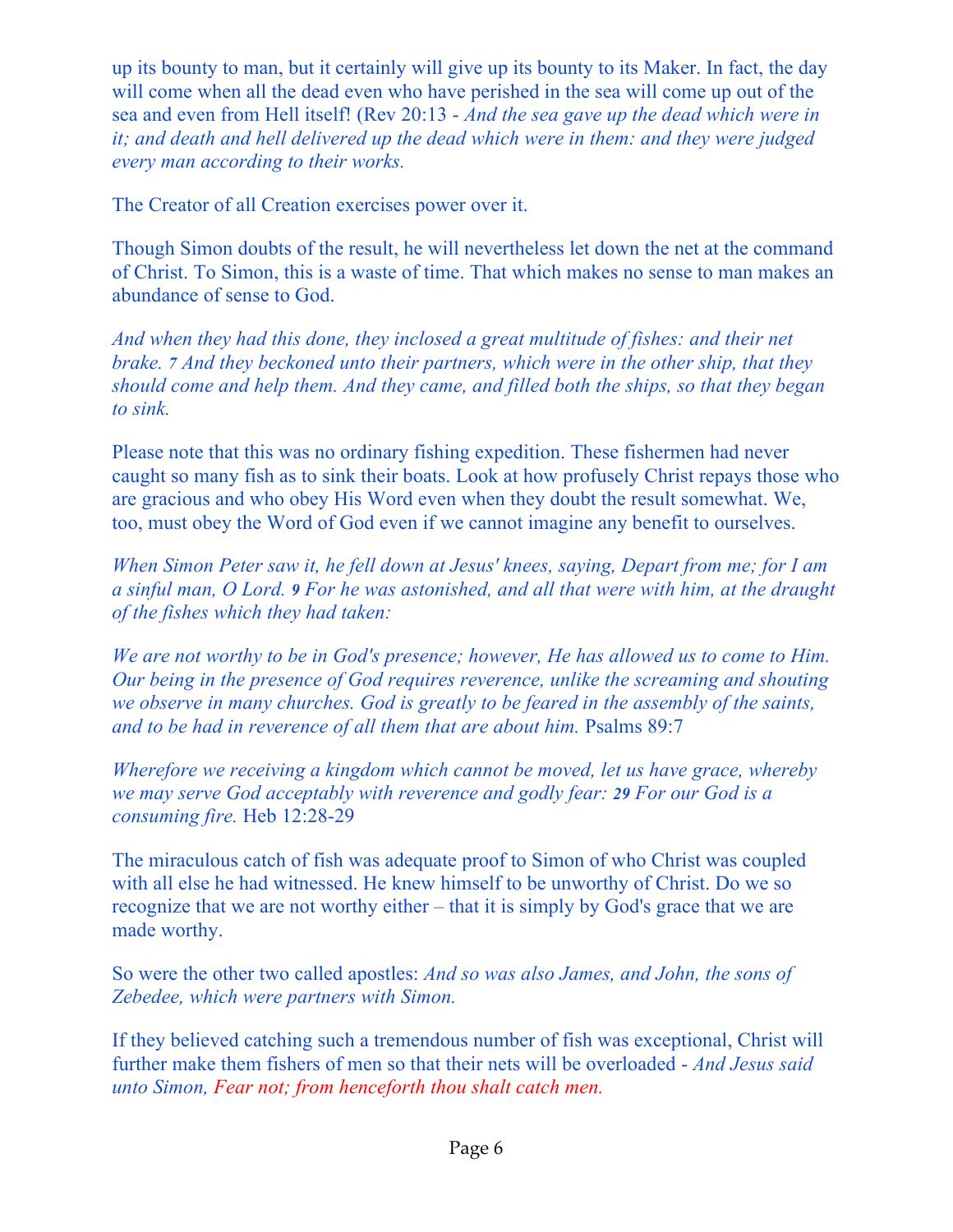Fisherman are persistent in their labors.

They know WHERE to fish, and for how long.

They know what will attract fish to their nets.

They know the TIME to fish.

These fish were taken alive just as men must be taken alive. Once dead, they are of no account to God or the Church.

This is a progressive call to Peter, James, and John.

The first call: **35** Again the next day after John stood, and two of his disciples; **36** And looking upon Jesus as he walked, he saith, Behold the Lamb of God! *37 And the two disciples heard him speak, and they followed Jesus. 38 Then Jesus turned, and saw them following, and saith unto them, What seek ye? They said unto him, Rabbi, (which is to say, being interpreted, Master,) where dwellest thou? 39 He saith unto them, Come and see. They came and saw where he dwelt, and abode with him that day: for it was about the tenth hour. 40 One of the two which heard John speak, and followed him, was Andrew, Simon Peter's brother. 41 He first findeth his own brother Simon, and saith unto him, We have found the Messias, which is, being interpreted, the Christ. 42 And he brought him to Jesus. And when Jesus beheld him, he said, Thou art Simon the son of Jona: thou shalt be called Cephas, which is by interpretation, A stone.* **John 1:35-42** 

The second call: *18 And Jesus, walking by the sea of Galilee, saw two brethren, Simon called Peter, and Andrew his brother, casting a net into the sea: for they were fishers. 19 And he saith unto them, Follow me, and I will make you fishers of men. 20 And they straightway left their nets, and followed him. 21 And going on from thence, he saw other two brethren, James the son of Zebedee, and John his brother, in a ship with Zebedee their father, mending their nets; and he called them. 22 And they immediately left the ship and their father, and followed him*. **Matt 4:18-22** (KJV)

We see a progressive role being established here –  $1<sup>st</sup>$ , a stone.  $2<sup>nd</sup>$ , fishers of men, and  $3<sup>rd</sup>$ , not only fishing for men, but catching them in abundance.

Each of us has been called of Christ to a mission with a specific role. Are we still at the point of loitering by the sea, working to convert souls, or have we arrived at the point where our efforts are so credible that men will follow?

# *New Nametags*

We had no new nametags today.

# *Birthdays and Anniversaries*

We had no birthdays or anniversaries today.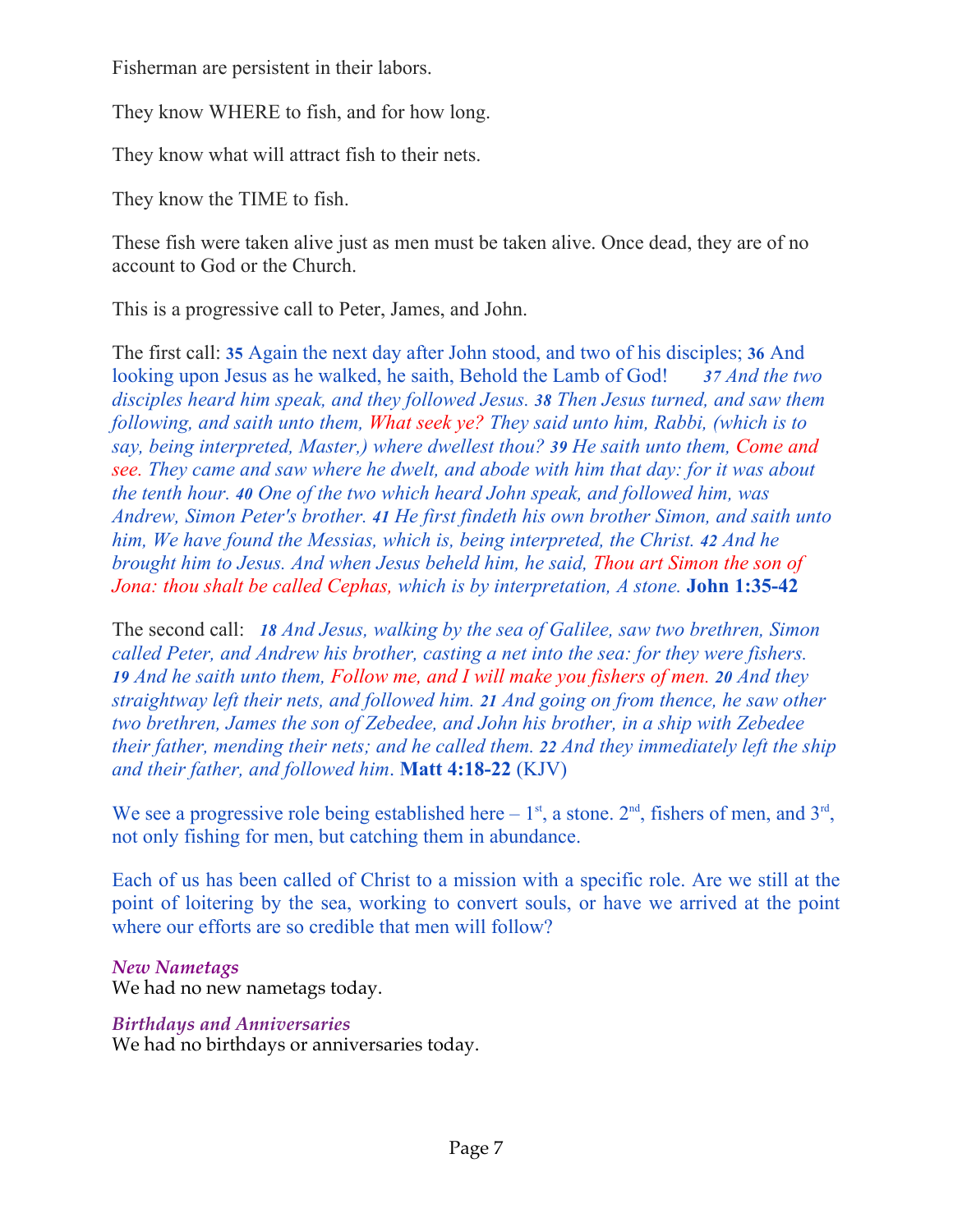# *After Church Hospitality*

Dru Arnold brought snacks today. Sadly, we were reduced to low carb snacks, but they were good nonetheless! Thank you very very much. On the other hand, the gross weight reduction program is doing well and we get to go to lunch today at Fred's!

After church goodies providers as currently signed up:

| Name                         |
|------------------------------|
| Dru Arnold                   |
| <b>Opportunity Available</b> |
| <b>Opportunity Available</b> |
| <b>Opportunity Available</b> |
| <b>Opportunity Available</b> |
| <b>Opportunity Available</b> |
| <b>Opportunity Available</b> |
|                              |

# *People in our Prayers* - http://faithfulcenturionprayerteam.blogspot.com/ **Why? Prayer is an extremely important activity.**

It is not that God knows not our needs, for He surely does. Yet, Jesus commanded us to ask God for those same needs. In addition to the obvious of asking God for help, offering thanksgiving and the like, prayer helps us focus our thoughts on how we might do God's work.

The Prayer Team of the Church of the Faithful Centurion was established to help our members and fellow Christians pray for those in need and to give thanks as well for the blessings we have been granted.

### **Who can be on the list? Do I have to be a member of the Church of the Faithful Centurion to be prayed for?**

No! The only qualification to be on the list is that you want our prayer team to pray for you. We are Christians and are happy to pray for you, no matter who you are. If you want help from God, you are our kind of people.

### **What is the commitment from the prayer team?**

Each member of the team will pray for the desired outcome at last once per day.

### **How do I get myself or someone else on the prayer list?**

You can email one of the prayer team leaders: Jack - jack@faithfulcenturion.org or Dru dru@ faithfulcenturion.org, or call the church office at (619) 659-3608 or fill out a prayer card at church.

### **What should I ask for?**

Depends on what you want. Some people merely want God to be asked to heal their ills and be mentioned by their first name, others want a specific outcome and / or have more of their personal information known to the team. Ask for what you want. It is your desire and need for prayer the team is attempting to meet. For typical examples, see the list below.

### **Updating the Team**

If you are on our prayer list, or if you have submitted a person that you have asked us to pray for, please update one of the team members or Hap in person, by telephone or email. It helps to be able to pray specifically for these individuals including their specific needs; plus if they get better, it is nice to give thanks!

Please note that on the yellow (maybe green or orange if you get an old one) cards at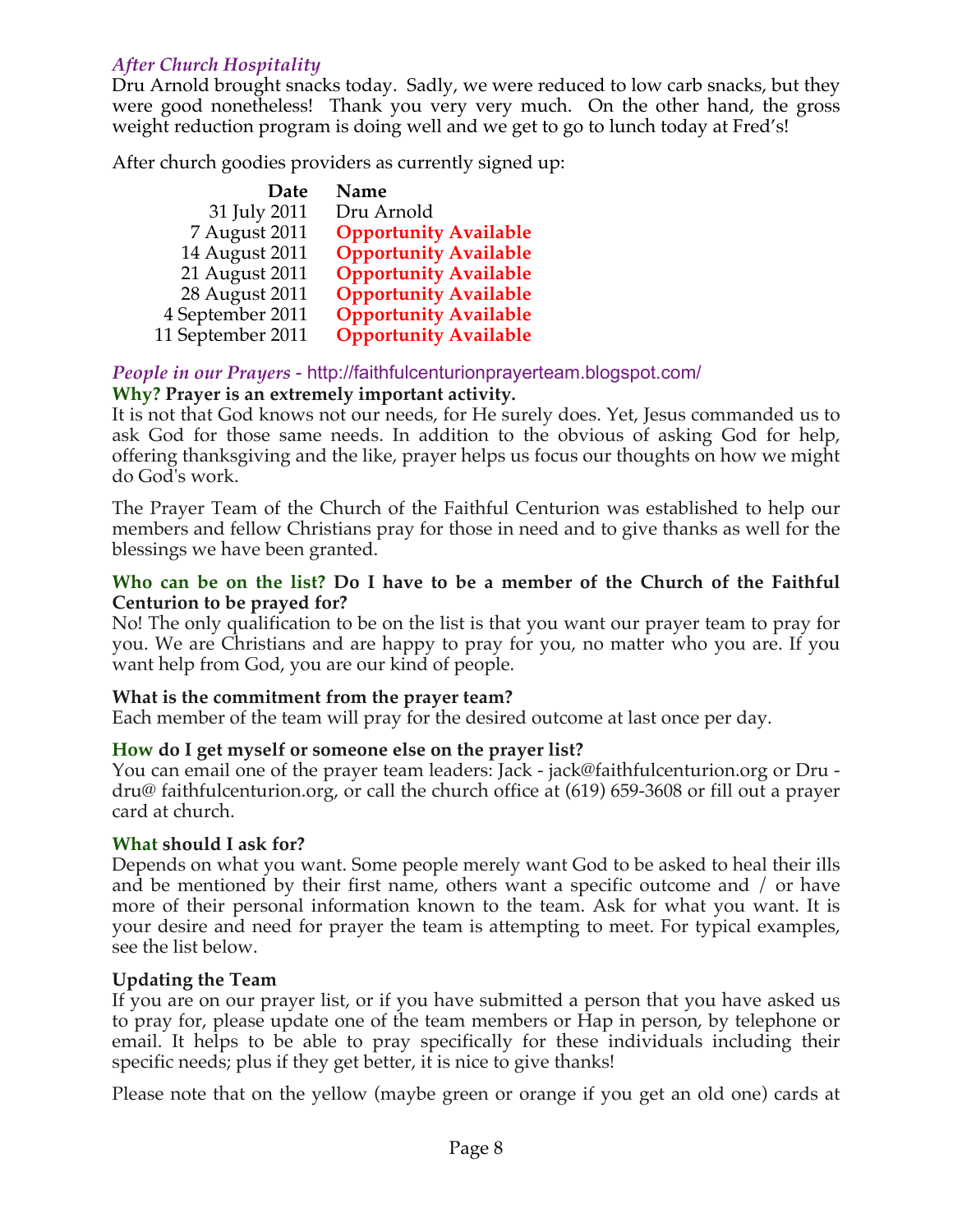church, you can ask that those to be prayed for have their names disseminated to the prayer team. Those names will be said in church and appear here. Or, you can ask that their names and purpose be kept confidential, then only Hap will know to pray for them.

### *Prayer List Notice – If you have someone on the prayer list and their needs have changed, please let us know. We'd like to update our prayers to reflect the need and most important to give thanks!*

### *Travel*

*Fred* is on travel this week.

# *Birthday*

*Ryan Hopkins celebrated his* 21<sup>st</sup> birthday 14 July 2011. *Bucky Starlin* celebrated his 63rd birthday 8 July 2011. *Sara Simmons* celebrated her birthday 9 July 2011. *Roderic McChesney* celebrated his 90<sup>th</sup> birthday on 22 June 2011.

# *In need of a miracle or understanding of God's Plan*

*Todd* and *Kenny* have both been fighting osteocarcinoma for over five years and have been told their time here on earth is nearing its end, absent a miracle from God. Both are ready to go home and leave the pain, but would like to stay. Please pray for them and their families.

### *Peaceful Transition*

*Otis* is in hospice care. *Beatrice*

### *Departed*

*Tibo* passed away in the Philippines. Please see the note from Archdeacon Anthony Pangsiw of the Philippines:

Greeting you in the name of our Lord Jesus. Just now I arrived from Ducot, Tublay for a prayer request by an old man who is known to be a popular pagan religious leader. According to his sister, when he felt that he was getting weak, he instructed his sisters and children not to allow pagan services to be conducted when he died. Instead, he requested them for a Christian service and denounce in front of them all the ritual activities and belief he performed during wake when he was strong including the putting of traditional blanket and clothes for pagan religious leader requesting them for plain white instead.

Today is my second time to go for prayer upon his request. When I arrived at 11:00am, he extended his to me and asked for a prayer with a clear and loud enough voice. Before we started our service, I instructed him to denounce all his pagan faith and belief, repent them and accepting Jesus as his Lord and Savior in which all he positively responded. 30 minutes after we concluded our prayer service, he blow his last breath and gave up his spirit. The name of the old pagan religious leader is Tibo, the elder brother of our member Ella Kellasi at ST. Paul Mission at Ducot, Tublay. The power of the Holy Spirit.

In Christ Jesus;

+Anthony

*Mahmud* (age 6) died on 7 June 2011, after heart surgery in the Philippines. Mahmud was born with a hole in one of his heart valves and was nearing the end of his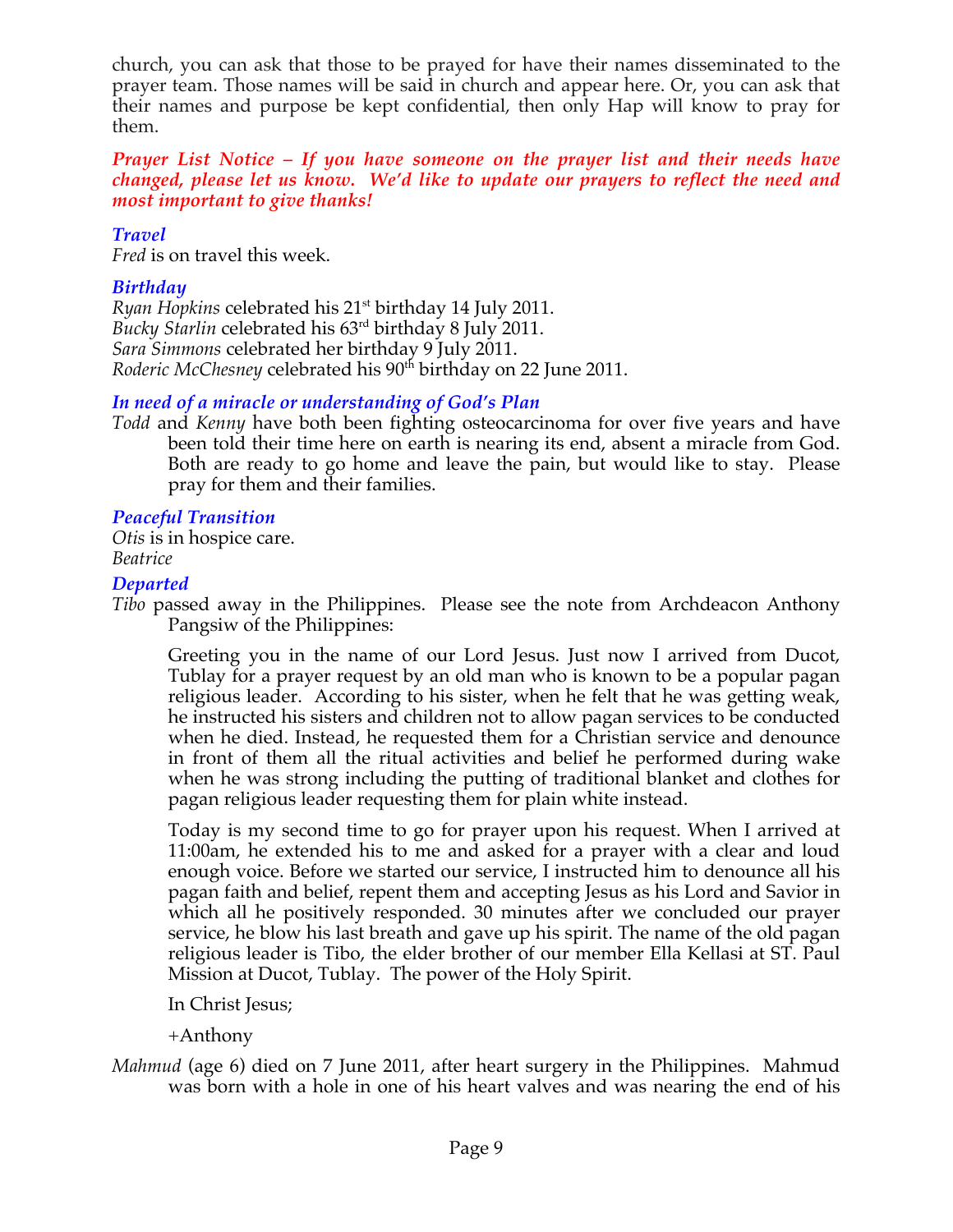time here on earth when Michael Harrington came across him on vacation. Michael funded the needed surgery. The surgery was apparently successful, but Mahmud died shortly thereafter. Please pray for Mahmud, an only child, and his family and give thanks for the action by Michael.

### *Healing*

- *Dotty Valkenaar* has been diagnosed with breast cancer. The surgeon is working with her and her husband Lew to determine a course of treatment. Please pray for the surgeon to pay attention and come to the correct recommendation, pray also for peace of mind for Dotty and Lew.
- *Baby Thomas Ellis* born the afternoon of 12 July 2011 to Katie and Andrew in the UK with complications and he is in intensive care. There is good news in that on Friday, 15 July 2011, he came off the ventilator. If all goes well, they will be able to hold him on Saturday, 16 July 2011. There will be an MRI on Monday, 18 July 2011. His family have asked that you please pray for guidance for the medical team treating him, for physical and spiritual strength, trust in our Lord and comfort for Baby Thomas and for his family, in particular his parents Katie and Andrew. Please give thanks for the good result so far and pray for his continued progress.
- *Loretta Walker* underwent gall bladder surgery on Friday, 1 July 2011. The surgery was expected to go fairly smoothly, but there was more to it than expected. She required a second surgical attempt, which did not solve the problem. She is home recovering and gaining strength. Please pray for her to keep a good attitude, trust in the Lord, as well as eat and drink when she goes home. Pray for her family, in particular her daughters Patty and Jenny and granddaughters Whitney and Cayenne who are taking care of her. Please give thanks for her successful surgery and pray for a complete return to health. Please pray for peace of mind for Loretta and his family, in particular her daughters who are there to help her. Pray for her trust in our Lord and for both her and her family to let God carry their worries while she recovers.
- *Morris Martin, 91,* was hospitalized with pneumonia, he in rehab now and doing well, he has been irritated by having a feeding tube in until his throat can heal and be retrained, but he has responded with renewed effort when he failed the swallow test on 21 July 2011. Give thanks for his great attitude and trust in God. Pray for strength and peace of mind for Morris and his family, in particular his son Paul. Pray for his trust in our Lord and for both him and his family to let God carry their worries while he recovers.
- *Steve Sundberg* had a heart attack after Easter. After some time, the medical team treating him decided he was not a candidate for stents and a five-way heart bypass was performed the week of 6 June 2011. Please give thanks for an apparently very successful surgery and also pray for his complete recovery and for his three children and family who are very worried about him, pray also for his trust in our Lord and for both him and his family to let God carry their worries while he recovers.
- *Matt Alcantara*, age 15, has Osteosarcoma (bone cancer), a very rare and often lethal form of cancer with limited treatment options. This is a disease that is about 90 percent fatal in a couple of years. He has no hip joint on one side, but he walks and swims! Courage? Guts? You bet! Matt's scans on 20 June 2011, were CLEAN! Thanks be to God for the way things have gone. Thanks also for the great faith of Matt and his entire family. Their faith and trust is a wonderful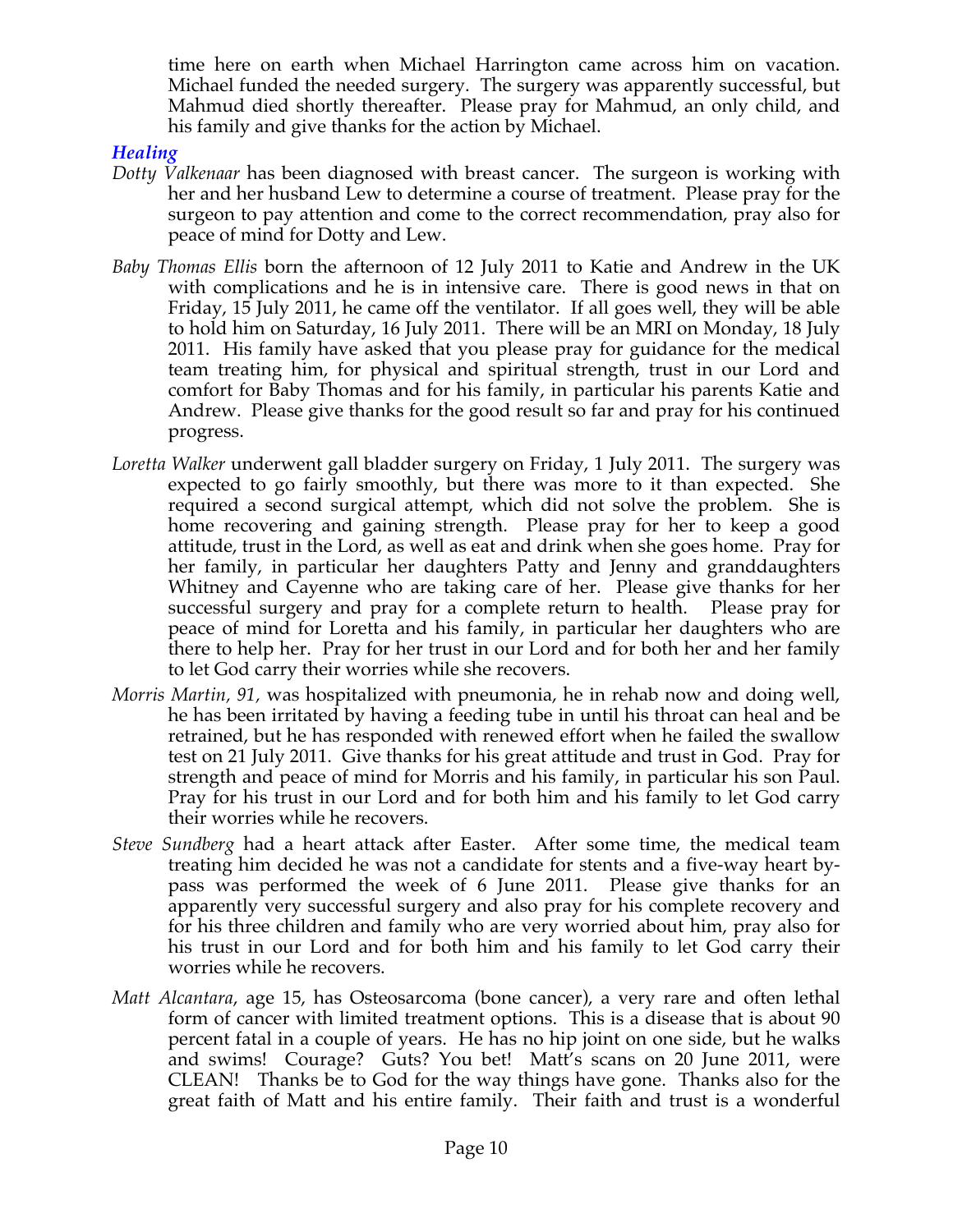example for each and every one of us. But, now is not the time to stop praying. Actually, it never is the time to stop praying!

- *Andrew Scally* was hospitalized with pneumonia, he is home now and doing very well, spending more and more time off the supplemental oxygen. Please give thanks for his recovery and pray for a complete return to health. Please pray for peace of mind for Andrew and his family, in particular his son Keith who has been there to help him. Pray for his trust in our Lord and for both him and his family to let God carry their worries while he recovers.
- *Won King* underwent surgery the week after Memorial Day. She is now home, but doctors had difficulty stabilizing her blood thinning medication levels; but all seems fine now. Please give thanks for the successful surgery and medication setting.
- *Bill Aitken* had a full knee replacement on 18 April 2011. He had an infection which now seems under control and he seemed to be healing and gaining strength. The weekend of the Fourth of July, he ended up in the hospital with a hiatal hernia, some unknown virus, H. Pylori bacterial infection, etc. He is in line for an endoscopy to decide to where we go from here. Please give thanks for the progress and pray for guidance for the team treating Bill and for his recovery. Pray also for guidance for him and his wife Sara.
- *Melanie Zimmers* has what appears to be a badly bulged disc at C5-C-6 which is causing radiating pain down her right arm and numbness in her thumb and forefinger. She has been in physical therapy and is set to undergo epidural injections in July 2011. Please pray for resolution of her problem and a good attitude while a means to solve the problem is found.
- *Hal Campbell* underwent apparently successful surgery for a cancerous lesion on the inside of his cheek and the associated lymph node on 7 March 2011, at the VA hospital in Seattle. Friday, 17 June 2011, his  $62<sup>nd</sup>$  birthday, he started his first food by mouth since he finished six weeks of follow up Chemo and Radiation treatment to hopefully eradicate and cancerous cells that might have remained. Please pray for him to be able to eat so that he can have the feeding tube removed, for remission of the cancer and most of all for his acceptance of Christ.
- *Kyle Thompson, CPL USMC* was injured was seriously wounded while on foot patrol in Helmand Province of Afghanistan on 25 October 2010. He has been released to Camp Pendleton on casual status until his medical condition is clear. Likely he will be medically discharged.

You can reach out to him by emailing his father, Mike Thompson, at miket4k@yahoo.com. We may have a new address soon.

*Todd Love, CPL USMC* was seriously wounded while on foot patrol in Helmand Province of Afghanistan on 25 October 2010. Todd and his squad leader, *Kyle Thompson*, were hit by an Improvised Explosive Device (IED) during a routine patrol. The IED took both of Todd's legs and part of his left arm. Pray for peace of mind, courage and healing for Todd. Pray for the medical teams treating him.

Send Todd a note or log on to http://www.caringbridge.org/visit/toddlove.

*Shamim Gray* underwent a lumpectomy on Saturday 6 November 2010 at Bethesda Naval Hospital, with apparent great result. Please pray for a complete remission of the cancer. Pray also Shamim will maintain her great attitude and trust in God.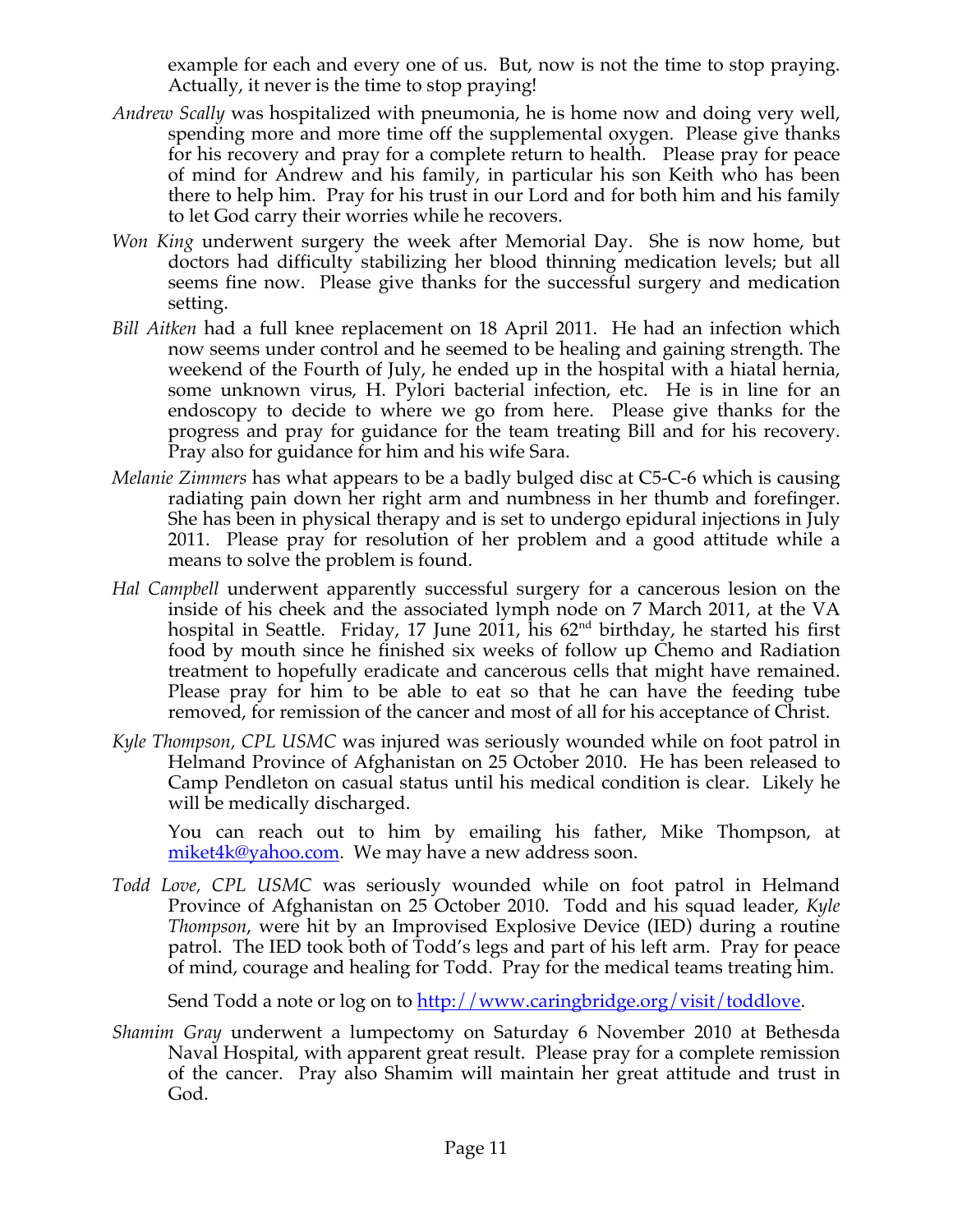- *Judith Clingwall*, afflicted with Multiple Sclerosis (MS), suffered a major setback in her coping with the disease. She is currently in a extended care facility. Please pray for her strength, peace of mind, trust in God and remission of the disease so she might return home to her family. Pray also for strength for her husband Martin as he deals with all the problems and stress of Judith's situation.
- *Becky Madden* is paralyzed from the neck down as the result of a tragic shooting accident. She has made it home and to church in a new donated magic wheelchair. Please pray for further recovery for Becky, as well as strength and guidance for each of those involved.
- *Betty Macauley,* Tim's mom, is currently in a state of failing health. Please pray she will gain interest in life around her and actively pursue life here on earth. Please pray for her family, in particular her son Tim, as they try to help her.
- *Lauralee* underwent a lumpectomy on Friday after Thanksgiving. A further anomaly has been discovered and she had additional preventative radiation treatment. Please pray for a complete remission of the cancer. Pray also Lauralee will maintain her great attitude and trust in God.
- *Luca*, 5 years old, from our church family in Perth, Western Australia, who has just been diagnosed with leukemia. And for his Mum and Dad and extended family.
- *Jere Wolfe,* Melanie Zimmers' dad, has cardiomyopathy, a weakening of the heart muscle. The pacemaker installation helped a lot, but he lost ¼ of his weight, so he has to fight his way back. He is getting stronger, but not gaining weight. He now has a bladder infection and is concerned because of the significantly adverse reaction he had to the antibiotics last time. Keep praying for his continued recovery and for him Jere to maintain his trust in the Lord.
- *Doreen Wolf*, mother of Melanie Zimmers, is recovering from Bell's Palsy and still has a bit of difficulty with her foot, but she is mobile, for which she gives thanks.
- *Greg Chase asks that you pray for his family:*
	- *Diane*, Greg's wife, to see some positive physical signs for the ongoing treatment of her ulcerative colitis, now she is suffering the effects of shingles
	- *Phyllis*, Greg's mom, to gain physical strength to overcome her frailties after her recent "small" stroke.
	- *Wilma*  Healing
- *Vince (age 13), reoccurrence of cancer, recent testing found a nickel sized tumor in his* lungs. The doctors are consulting with a specialist in Houston. Please pray for guidance for the medical team and for peace of mind for Vince and his family.
- *Obra Gray* continues to take day by day. Please continue to keep Obra in your prayers, and give him the strength of knowing the Lord is with him and will never forsake him. Obra needs security of what lies ahead of him, and only the Lord can grant the solace to answer his prayer.
- *Bashir Ahmed*, father of Shamim Gray, has been blessed with the Lord's breath of life to stay on this earth for the time being. But, things are hard for him and his loving wife, who cares for him. They have two young nieces living with them who see no real need to help, pray for God to enter their hearts. Above all, pray for his entire family to open their hearts to accept all God's love will bring them.
- *Kay Denton* (Mrs. Kay) is still home and doing pretty well considering the bones in her neck and hands are degenerating as a side effect of her kidney failure. Her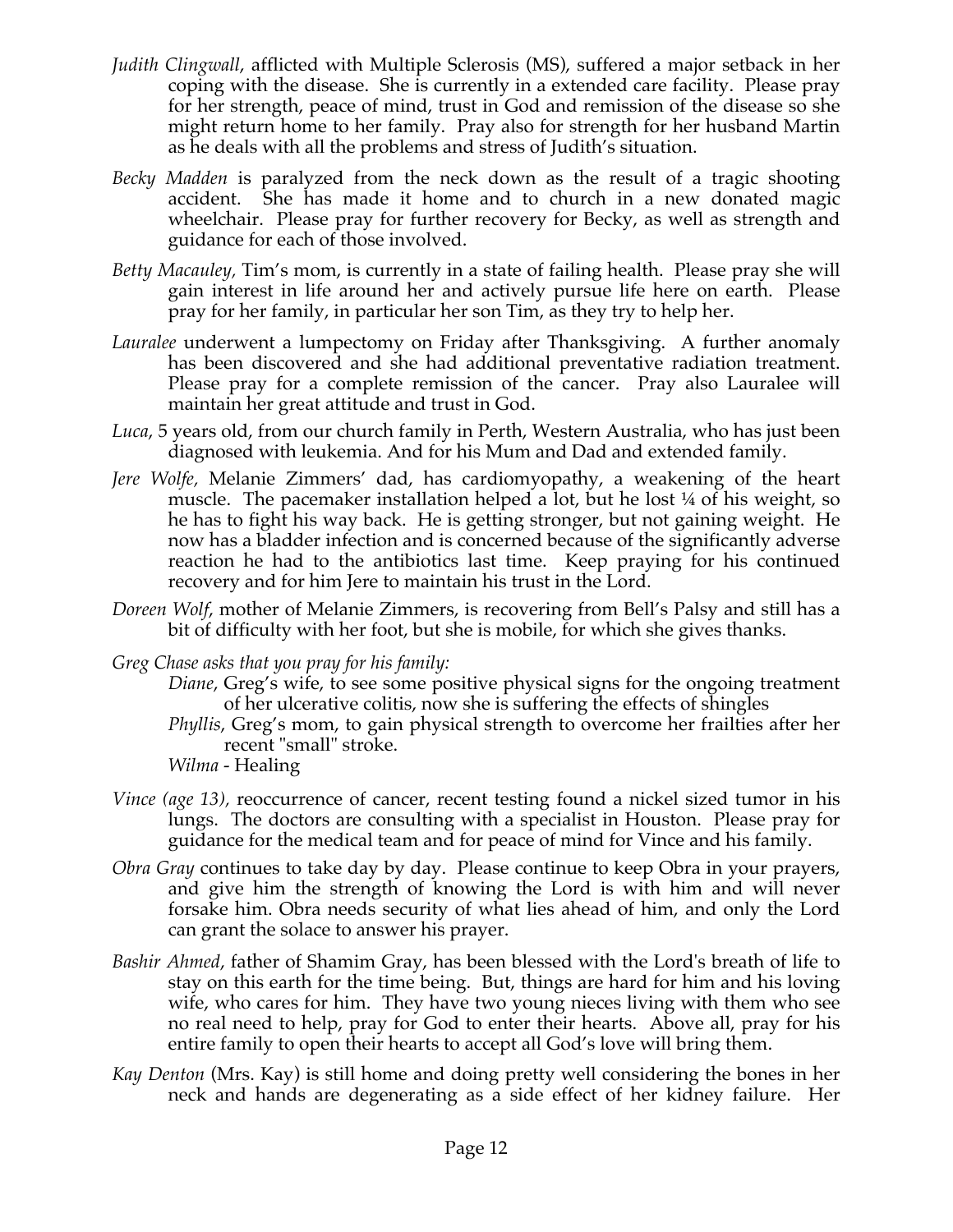thumbs are not particularly useful any more. Mrs. Kay asks everyone who is praying for her know how grateful she is for their prayers. As always, she retains her trust in the Lord and her positive attitude.

# *Guidance*

*Steve* asks that you pray for difficulties he is having with his family. Please pray that the Holy Ghost will enter into his heart and provide him with the heaven sent inspiration that he needs to see clearly and deal with problems and the courage to do what needs to be done in the manner it should be done.

*Jacquie* to open her heart to God and accept His Love and Grace.

*Hap* asks you to pray that he might be able to trust God will help him make the right decisions at the right time and not to worry uselessly and that he will open his heart to the Holy Ghost.

# *Armed Forces & Contractors*

Airman Donny Patton (RAF Mildenhall, UK), Jordan (USMC – AIT), Neal (USN-Afghanistan), Trevor (USAF - KC-10 Boom Operator), Trevor (USN – Pilot Training),

### *Persecuted*

Around the world, Christians are under attack, not only in the Muslim world, but from Hindus and others in India. Also, they are under continual attack in the name of "Separation of Church and State" in the western world, as it becomes actively atheist or pro-devil buddy. Please pray for God's guidance and protection for all persecuted Christians and those around them.

# *Thanksgiving*

*Tuck, Robi and Ali* are grateful for return from safe travel to the UK.

*Shamim, Zachary, Aaron and Nadia* are grateful for return from safe travel to the UK and for safe travel to Pensacola with *Obra* on their return and finally home to Virginia!

*Don, Sandy and Nick* are grateful for return from safe travel to the UK.

*Bill* who has battled a drinking problem which has adversely impacted his life and the lives of those around him has not had a drink in several weeks. For that he and his family give particular thanks.

# *Various Special Requests*

- We ask that you pray, please ask God that the Holy Ghost might give you insight into how you might make the lives of your friends and family better. Remember helping others is not just those who you don't know!
- Please join us in praying that the *Free Teen Guitar Class* will be continue to be an opportunity for God to work in the lives of the kids and their families. Please ask God to guide the class to new opportunities to make Him known to others. Help us to let the love of our Lord shine through us into their lives, putting Him first, so that He might enter in to their hearts and lives.

# *Question that only you can ask*

What would you like to know about our history, what we believe, what we do or how we operate? Hap is looking for material for the continuing education class and *Thought for the Day* material. Help us help you. Please send your question to Hap so we all can get an answer. Just because you don't know the answer to your question doesn't mean you are the only one who doesn't know. But, if you don't ask, no one will know.